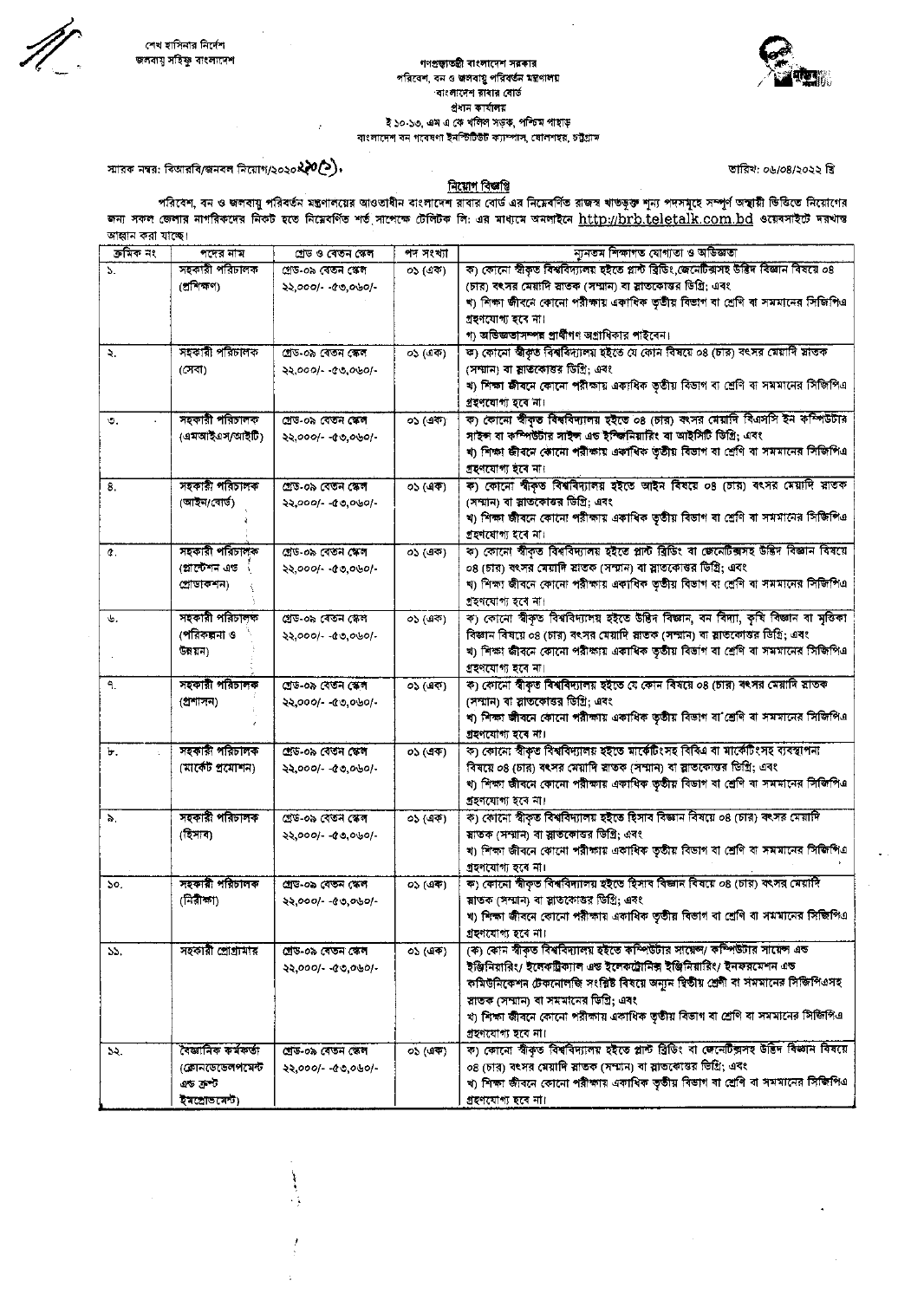| 50.          | ৰেজানিক কৰ্মকৰ্তা<br>প্যোথলজী এত শেক্ট<br>প্ৰটেকশন)   | গ্ৰেড-০৯ বেতন স্কেল<br>22,000/ - 10,060/-   | ০১ (এক) | ক) কোনো স্বীকৃত বিশ্ববিদ্যালয় হইতে কীটভত্তসহ প্ৰাণী বিদ্যা বিষয়ে ০৪ (চার)<br>বৎসর মেয়াদি শ্লাতক (সম্মান) বা শ্লাতকোত্তর ভিত্তি; এবং<br>খ) শিক্ষা জীবনে কোনো পরীক্ষায় একাধিক তৃতীয় বিভাগ বা শ্রেণি বা সমমানের সিজিপিএ<br>গ্ৰহণযোগ্য হইবে না।                  |
|--------------|-------------------------------------------------------|---------------------------------------------|---------|-------------------------------------------------------------------------------------------------------------------------------------------------------------------------------------------------------------------------------------------------------------------|
| 58.          | বেজানিক কৰ্মকৰ্তা<br>পেয়েল সাইন্দ এন্ড<br>এগ্রোমোমি) | গ্ৰেড-০৯ বেতন স্কেল<br>22.000/-00.060/-     | ০১ (এক) | ক) কোনো স্বীকৃত বিশ্ববিদ্যালয় হইতে মৃতিকা বিজ্ঞান, এগ্রোমোমি বা উদ্ভিদ বিদ্যা বিষয়ে<br>০৪ (চার) বৎসর মেয়াদি মাতক (সম্মান) বা স্নাতকোত্তর ডিগ্রি; এবং<br>খ) শিক্ষা জীবনে কোনো পরীক্ষায় একাধিক তৃতীয় বিভাগ বা শ্রেণি বা সমমানের সিজিপিএ<br>গ্ৰহণযোগ্য হইৰে না। |
| $\Delta d$ . | বৈজ্ঞানিক কৰ্মকৰ্তা<br>প্ৰোডাৰ্ক<br>ইউটিলাইজেশন)      | গ্ৰেড-০৯ বেতন স্কেল<br>$22,000/- -0.0000/-$ | ০১ (এক) | ক) কোনো স্বীকৃত বিশ্ববিদ্যালয় হইতে কলিত রসায়ন ,উড সায়েন্স বা উড টেকনোলজি<br>বিষয়ে ০৪ চোর) বৎসর মেয়াদি স্লাতক (সম্মান) অথবা স্লাতকোত্তর ডিগ্রি; এবং<br>খ) শিক্ষা জীবনে কোনো পরীক্ষায় একাধিক তৃতীয় বিভাগ বা শ্রেণি বা সমমানের সিজিপিএ<br>গ্ৰহণযোগ্য হইৰে না। |

শর্তাবলী:

১৷ বাংলাদেশ রাবার বোর্ড (কর্মচারী) চাকুরি প্রবিধিমালা, ২০২০ অনুযায়ী নিয়োগ প্রক্রিয়া সম্পন্ন করা হবে;

২। প্রাধীকে অবশ্যই বাংলাদেশের নাগরিক এবং বাংলাদেশের স্থায়ী বাসিন্দা হতে হবে এবং ০১-০৪-২০২২ খ্রী: তারিখে আবেদনকারীর বয়স অনূর্ধ্ব ৩০ বছর হতে হবে। তবে বীর মুক্তিযোদা/শহীদ বীর মুক্তিযোদাদের পুত্র-কন্যা /শারীরিক প্রতিবদ্ধীদের ক্ষেত্রে বয়সসীমা ১৮-৩২ বছর। মুক্তিযোদার পুত্র-কন্যাদের (নাতি-নাতনি) বয়সের উর্ধসীমা ৩০ (ত্রিশ) বছর। বয়সের ক্ষেত্রে এফিডেফিট গ্রহণযোগ্য নয়।

৩। আবেদনপত্র পুরণ সংক্রান্ত নিয়মাবলী:

(ক) পরীক্ষায় অংশগ্রহণের জন্য ইক্ষুক প্রাধীনণ http://brb.teletalk.com.bd অথবা www.rubberboard.gov.bd এর ওয়েবসাইটে আবেদনপত্র পূরণ করতে পারবেন। আবেদনের সময়সীমা নিম্নবৃপ:

i. Online এ আবেদনপত্র পূরণ ও পরীক্ষার ফি জমাদান শুরুর তারিশ ও সময় ১০ এপ্রিল ২০২২, সকাল ১০:০০ টা।

 $ii$ . Online এ আবেদনপত্র জমাদানের শেষ তারিখ ও সময় ১০ মে ২০২২, বিকাল ০৫:০০ টা।

উক্ত সময়সীমার মধ্যে কেবলমাত্র User ID প্রাপ্ত প্রার্থীগণ Online আবেদনপত্র Submit এর সময় থেকে পরবর্তী ৭২(বাহাতর) ঘন্টার মধ্যে SMS এর মাধ্যমে পরীক্ষার ফি জমা দিতে পারবেন। নির্ধারিত তারিখ ও সমর্য়ের পরে SmS এর মাধ্যমে ফি জমাদান এবং অনলাইনে কোন আবেদন গ্রহণ করা হবে না।

\* ফি জমাদানের পূর্ব পর্যন্ত আবেদনপত্রে সংশোধনের সুযোগ রযেছে। প্রাধীদের আবেদনের প্রিন্ট কপি দেখে নিশ্চিত হয়ে ফি জমা দিতে হবে| ফি জমাদানের পর জাবেদনপত্রে আর কোন সংশোধনের সূযোগ থাঁকৰে না।

(খ) Online আবেদন পত্রে গ্রাধী তাঁর রশিন ছবি (দৈর্ঘ্য ৩০০ x প্রন্থ ৩০০) Pixel ও স্বাক্ষর (দৈর্ঘ্য ৩০০ x গ্রন্থ ৮০) Pixel ভ্যান করে নির্ধারিত স্থানে  $\bf Upload$  করবেন। ছবির সাইজ সর্বোচ্চ  $\bf 10$  ও স্বাক্ষরের সাইজ সর্বোচ্চ  $\bf 60KB$  হতে হবে।

(গ) Online আবেদন পত্ৰে পূৰণকৃত তথ্যই যেহেতু পরবর্তী সকল কার্যক্রমে ব্যবহৃত হবে, সেহেতু Online আবেদন পত্র Submit করার পূর্বেই পূরণকৃত সকল তথ্যের সঠিকতা সম্পর্কে প্রার্থী নিজে শতভাগ নিশ্চিত হবেন।

(ঘ) প্রার্থী Online পূরণকৃত আবেদন পত্রের একটি প্রিন্ট কপি পরীক্ষা সংক্রান্ত যেকোনো প্রয়োজনে সহায়ক বিয়েক করকে করবেন এবং মৌখিক পরীক্ষার সময় এক কলি জন্ম দিবেন।

(6) SMS প্রেরণের নিয়মাবলি ও পরীক্ষার ফি প্রদান:

Online আবেদনপত্র (Application Form) যথাযথ ভাবে পুরণ করে নির্দেশনা মত ছবি এবং স্বাক্ষর Upload করে আবেদন পত্র Submit করা সম্পন্ন হলে কম্পিউটারে ছবি সহ Application Preview দেখা যাবে। নির্ভুল ভাবে আবেদনপত্র Submit করা সম্পন্ন গ্রামী একটি User ID, ছবি এবং স্বাক্ষর যুক্ত একটি Applicant's Copy পাবেন। উক্ত Applicant's Copy প্রার্থী প্রিন্ট অথবা Download করে সংরক্ষণ করবেন। Applicant's কপিতে একটি User ID নম্বর দেয়া থাকবে এবং User ID নম্বর ব্যবহার করে গ্রার্থী নিয়োক্ত পর্যক্তিত যেকোন Teletalk prepaid mobile নম্বরের মাধ্যমে ২ (দুই) টি SMS করে পরীক্ষার ফি বাবদ ৫০০/- (পাঁচশত) টাকা এবং অনলাইম ফি বা Teletalk এর সার্ভিস চার্জ বাবদ ৫৬/-(ছাপ্পান) টাকা অফেরতযোগ্য মোট ৫৫৬/-(পাঁচশত ছাপ্পান) টাকা অনধিক ৭২ (বাহাতর) ঘন্টার মধ্যে জমা দিবেন। বিশেষভাবে উল্লেখ্য যে, Online আবেদন পত্রের সকল অংশ পুরণ করে Submit করা হলেও পরীক্ষার ফি জমা না দেয়া পর্যন্ত Online আবেদনপত্র কোন অবস্থাতেই গৃহীত হবেনা।

शथम SMS:RUBBERBOARD<Space>User ID लिए Send कब्रार रत 16222 नवत्व।

Example: RUBBERBOARD ABCDEF

Reply Applicant's Name, TK.112/56 will be charged as application fee. Your PIN is 12345678. To Pay fee Type RUBBERBOARD<Space>Yes<Space>PIN and send to 16222

ৰিতীয় SMS: RUBBERBOARD<Space>Yes<Space>PIN লিখে send করতে হবে 16222 নম্বরে।

Example: RUBBERBOARD Yes 12345678

Reply: Congratulations Applicant's Name, Payment completed successfully for ........

Application for (post name) User ID is (ABCDEF) and Password (xxxxxxx).

(চ) গ্রবেশপত্র প্রান্তির বিষয়টি <u>http://brb.teletalk.com.bd</u> ওয়েবসাইটে ও প্রার্থীর মোবাইল ফোনে SMS এর মাধ্যমে (শুধু যোগ্য প্রার্থীদেরকে) যথা সময়ে জানানো হবে। Online আবেদনপত্রে প্রার্থীর প্রদত মোবাইল ফোনে পরীক্ষা সংক্রান্ত যাবতীয় যোগাযোগ সম্পন্ন করা হবে বিধায় উক্ত নম্বাটি সার্বক্ষনিক সচল রাখা, SMS পড়া এবং প্রাপ্ত নির্দেশনা তাৎক্ষনিক ভাবে অনুসরণ করা বাস্থনীয়।

(ছ) SMSএর মাধামে প্রেরিত User ID এবং Password ব্যবহার করে পরবর্তীতে রোল নদর, পদের নাম, ছবি, পরীক্ষার তারিখ, সময় ও স্থানের/কেন্দ্রের নাম ইত্যাদি তথ্য সম্বলিত প্ৰবেশপত্ৰ প্ৰাৰী Download পূৰ্বক রঙিন Print করে নিবেন। প্ৰাৰ্থী এই প্ৰবেশ পত্ৰটি লিখিত পরীক্ষায় অংশগ্ৰহণের সময়ে এবং উত্তীর্ণ হলে মৌখিক পরীক্ষার সময়ে অবশ্যই শ্রদর্শন করবেন।

(জ) প্রার্থীকে আবেদনের সময় প্রাথমিকডাবে কোন কাপজপত্র প্রেরণ করতে হবে না। লিখিত ও ব্যবহারিক (প্রযোজ্য ক্রেত্র) পরীক্ষা গ্রহণের পর কেবল উতীর্ণ গ্রার্থীদেরকে মৌখিক পরীক্ষার সময় আবেদনপত্রে উল্লিখিত তথ্যাদির সমর্থনে নিমলিখিত প্রয়োজনীয় কাগজপত্রের মূল কপি প্রদর্শন করতে হবে এবং এক সেট সত্যায়িত অনুলিপি জমা দিতে হবে। সকল সত্যায়ন/প্রত্যয়ন ১ম শ্রেনীর গেজেটেড কর্মকর্তা কর্তৃক সম্পাদিত হতে হবে।

(ক) সকল শিক্ষাগত যোগ্যতার সমদের সভ্যায়িত কপি।

(খ) প্রযোজ্য ক্ষেত্রে কম্পিউটার জ্ঞানের সমর্থনে সনদের সত্যায়িত কপি।

(গ) চাকরির আবেদন ফরমে উল্লিখিত স্থায়ী ঠিকানা, নিজ জেলা ও জাতীয়তা সমর্থনে সংশ্লিষ্ট ইউনিয়ন পরিষদ চেয়ারম্যান/ গৌরসভার মেয়র/ পিটি করপোরেশনের ওয়ার্ড কমিশনার/ কাউন্সিলর কর্তৃক ইস্যুকৃত (নিন্ধ জেলা উল্লেখকরত:) জাতীয়তার সনদের মূল/ সত্যায়িত কপি।

(ঘ) প্ৰথম শ্ৰেনিয় গেজেটেড কৰ্মকৰ্তা কৰ্তৃক প্ৰদস্ত চারিব্ৰিক সনদ।

(ঝ) প্রার্থী বীর মুক্তিযোদ্ধা/ শহীদ বীর মুক্তিযোদ্ধার পুত্র-কন্যা হলে মুক্তিযোদ্ধা সমদ (মন্ত্রণালদের সমদ, রামুক সমদ), মুক্তিগোর্জা সমদ ও তারিখ, মুক্তিযোদ্ধার বয়স প্রমানের লক্ষ্যে এসএসসি সনদ/জন্মসনদ, মৃত মুক্তিযোদার মৃত্যু সনদ এবং মুক্তিযোদার শহীদ মুক্তিযোদার পুত্র-কন্যা হিসেবে চাকরি প্রাথীদের ক্ষেত্রে উপরোক্ত কাগজপত্রসহ প্রার্থীর সাথে মুক্তিযোদীর/ শহীদ মুক্তিযোদার সম্পর্কের সমাগক হিসেবে সংশ্লিষ্ট ইউনিয়ন পরিষদ চেয়ারম্যান/ পৌরসভার মেয়র/ সিটি